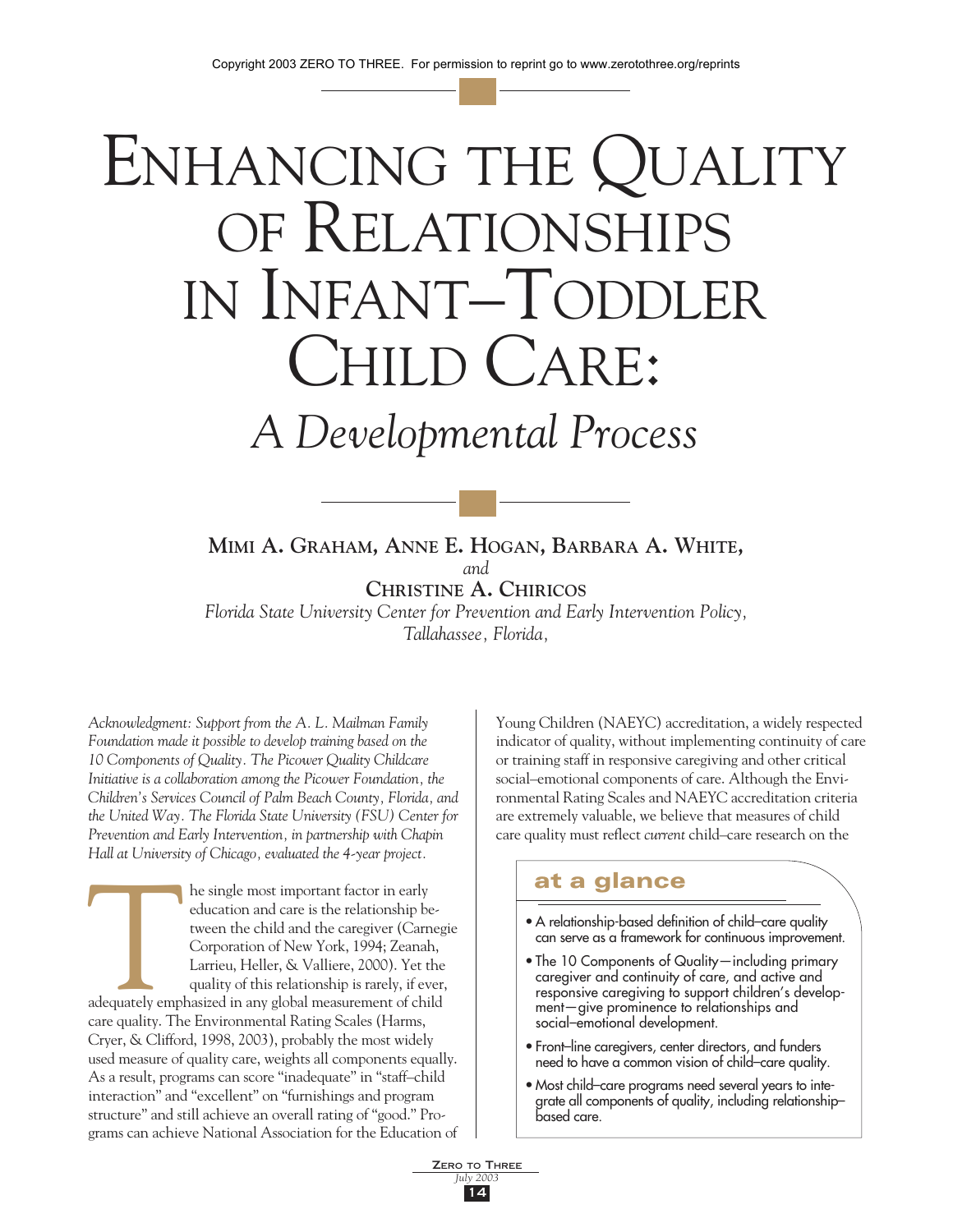

centrality of the caregiver–child relationship. Moreover, our experience suggests that a relationship-based definition of child–care quality can serve as a framework for continuous improvement.

# The 10 Components of Quality Child Care

With support from multiple funders, we developed the 10 Components of Quality Child Care (Florida State University Center for Prevention & Early Intervention Policy, 2003). Based on earlier work at ZERO TO THREE (Lally, Griffin, Fenichel, Segal, Szanton, & Weissbourd, 1995), the new components give appropriate prominence to relationship components of quality child care. Two of the 10 components directly address the quality of relationship components (primary caregiver and continuity of care, and active and responsive caregiving). The remaining eight components support social–emotional development. Information on the research basis and accompanying training on the 10 Components of Quality is available at www.cpeip.fsu.edu.

# **1. Licensed Programs Following Appropriate Health and Safety Practices**

Licensing ensures that a child–care setting meets basic health and safety requirements. In addition, quality child care settings for young children have separate areas for food preparation and diapering/toileting; detailed procedures for emergencies; policies for addressing illnesses; nutritious meals and snacks; collaboration with community health and safety resources; and frequent hand washing by caregivers and children to minimize the transfer of infections. To reduce the risk of SIDS, all healthy infants should be placed on their backs to sleep.

#### **2. Staff Well Trained in Early Childhood Development** The strongest indicators for long-term success tied to early

and level of participation in ongoing training in the field of early childhood development and care. Staff competence is the most important contributing factor to a social environment that facilitates early learning. Caregivers should apply their knowledge of early childhood development and use curricula and materials to plan appropriate activities and provide responsive caregiving. Caregivers should also use routines to promote learning and look for opportunities to have meaningful conversations and interactions with children.

education and care are related to the caregivers' education

# **3. Age–Appropriate Environments**

Learning is an interactive process that involves continuous opportunities for exploration and interactions. Infants and toddlers should have age-appropriate equipment and spaces, both inside and outside, that are separate from those used by older children. Room arrangements should allow for both quiet and active play, dramatic and messy play, large group activities, and individual care. Multiple sets of the same toys prevent conflicts. Toys and books should be available for access at the child's level to promote independent choice and use. High-quality programs arrange classrooms to facilitate young children's learning, rather than to accommodate the preferences of adult caregivers.

# **4. Small Groups with Optimal Ratios**

Group size and ratios determine the amount of time and attention that each caregiver can devote to each child. Small groups create a sense of intimacy and safety. A rich dialogue between caregivers and infants is possible in small groups because there are fewer people, less noise, and less activity to interfere with a child's ability to learn. Small groups and more staff enable caregivers to build strong relationships with each child and to adapt activities to meet the changing interests and needs of the group.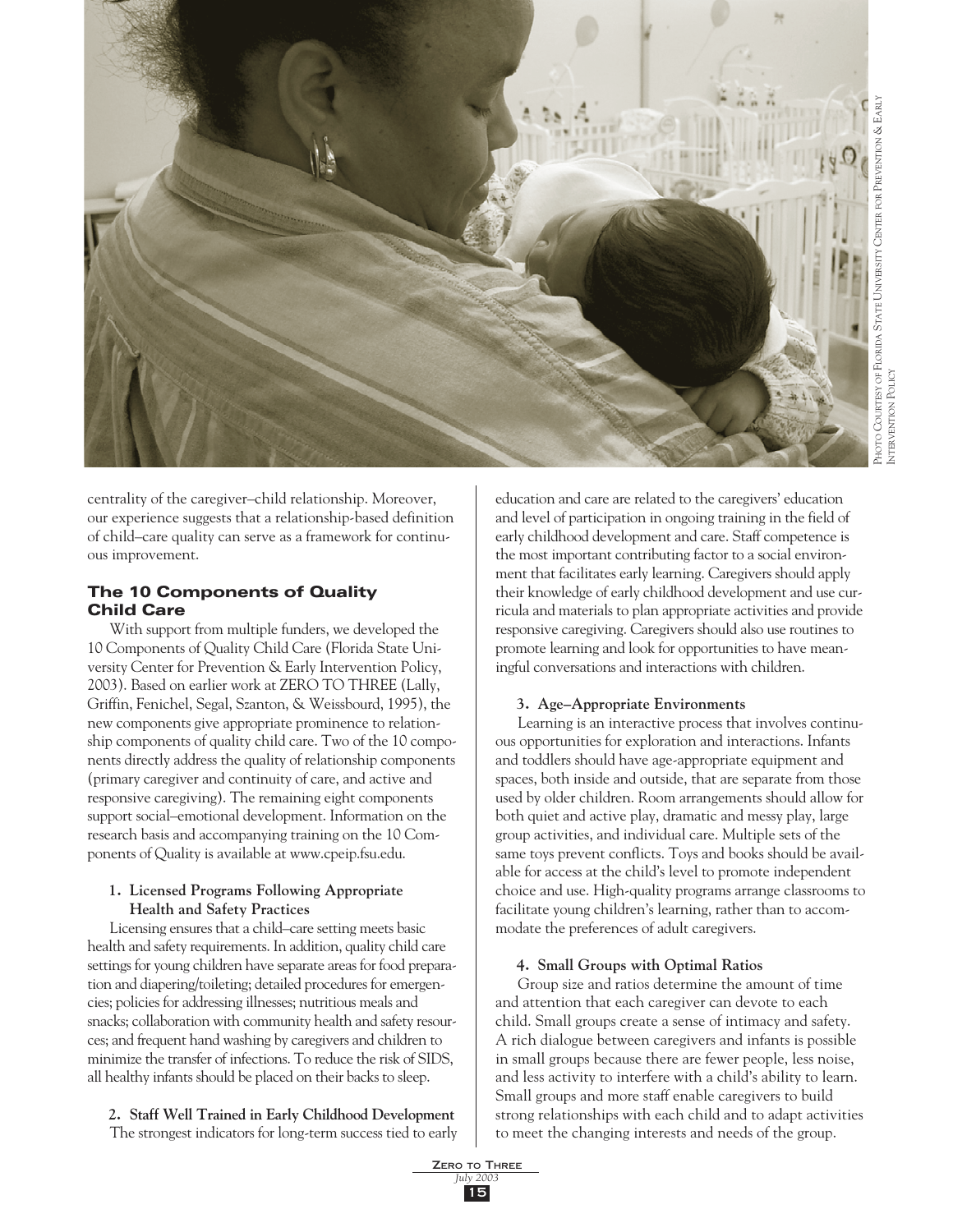The recommended group size for infants is six to eight. The best adult-to-child ratio is one adult for every three or four infants.

#### **5. Primary Caregiver and Continuity of Care**

Positive relationships between caregivers and children are crucial to quality child care. It is through close relationships with caring adults (including caregivers) that children flourish, discover their world, and learn who they are. Each child enrolled in group care should be assigned a primary caregiver. A primary caregiver has the principal responsibility for that child and helps build a positive, constant, intimate relationship with the child. The primary caregiver also offers family members a consistent contact who knows the child well.

Having one primary caregiver for more than a year (optimally, from entry into child care until the child is 3 years of age or older) is important to a child's emotional development. Each change from one caregiver to another takes a toll on the child. When young children are repeatedly changed from one caregiver to another, the process of grieving the loss of the previous caregiver and learning the new caregiver's ways may slow their overall development and leave them reluctant to form new relationships.

#### **6. Active and Responsive Caregiving to Support Children's Development**

The active and responsive caregiver takes cues from each child to know when to expand on the child's initiative, when to guide, when to teach, and when to intervene. Responsive caregivers are alert to signs of stress in each child's behavior and respond with appropriate stress-reducing activities and techniques. The responsive caregiver continuously facilitates the development of self-esteem by respecting and accepting children, regardless of their behavior.

#### **7. Emerging Language and Literacy**

The path to literacy begins with interactions between caregivers and young children. Caregivers expand on the vocalizations of infants and toddlers, and add words and ideas to what very young children express, feel, or say. They promote the development of language through the use of simple words and maintain a balance between listening and talking with the child. Songs, nursery rhymes, and finger plays promote the development of language and literacy. Staff create a learning environment that includes books and other print material throughout the child–care setting. Opportunities for shared reading are a part of each day. Children are encouraged to enjoy books independently.

#### **8. Curriculum, Observation, and Individualized Programming**

Learning involves activities, materials, and opportunities for exploration and interaction. Staff in quality programs use curricular resources to plan and prepare an environment in which children can choose from a variety of activities. Care-



givers also understand the temperaments, moods, and preferences of each child. They adapt sleeping, eating, and play routines to meet individual needs. Children's special abilities, as well as disabilities, are continuously discovered as caregivers routinely observe and assess each child. Based on curriculum and observations, caregivers develop an overall plan for each day, individualizing activities, materials and schedules according to the developmental stage of each child.

#### **9. Family Involvement and Cultural Continuity**

High-quality programs incorporate practices reflecting the values and beliefs of the families and the cultures of their communities. Using the child's home language, following cultural norms related to daily routines, and celebrating diverse cultures are examples of such practices. Caregivers should communicate each day with families, welcome parents into their child's classroom, and organize special events that include the child's family members.

#### **10. Comprehensive Support Services**

High-quality child care serves as a protective environment for the child and a source of support for the child's family. Because child care cannot meet all the varied needs of young children and their families, linkages with community agencies are essential to provide a medical home, mental health and social services, and therapeutic interventions. Ongoing communication can ensure continuity of care across multiple disciplines and promote holistic support services and treatment.

# Developmental Progression of Change in Early Care and Education Settings

Communities can use the 10 Components of Quality Child Care, in conjunction with global quality scales, to strengthen relationship-based care in their early care and education programs. Most programs need several years to integrate all the components of quality — facilities, health and safety, group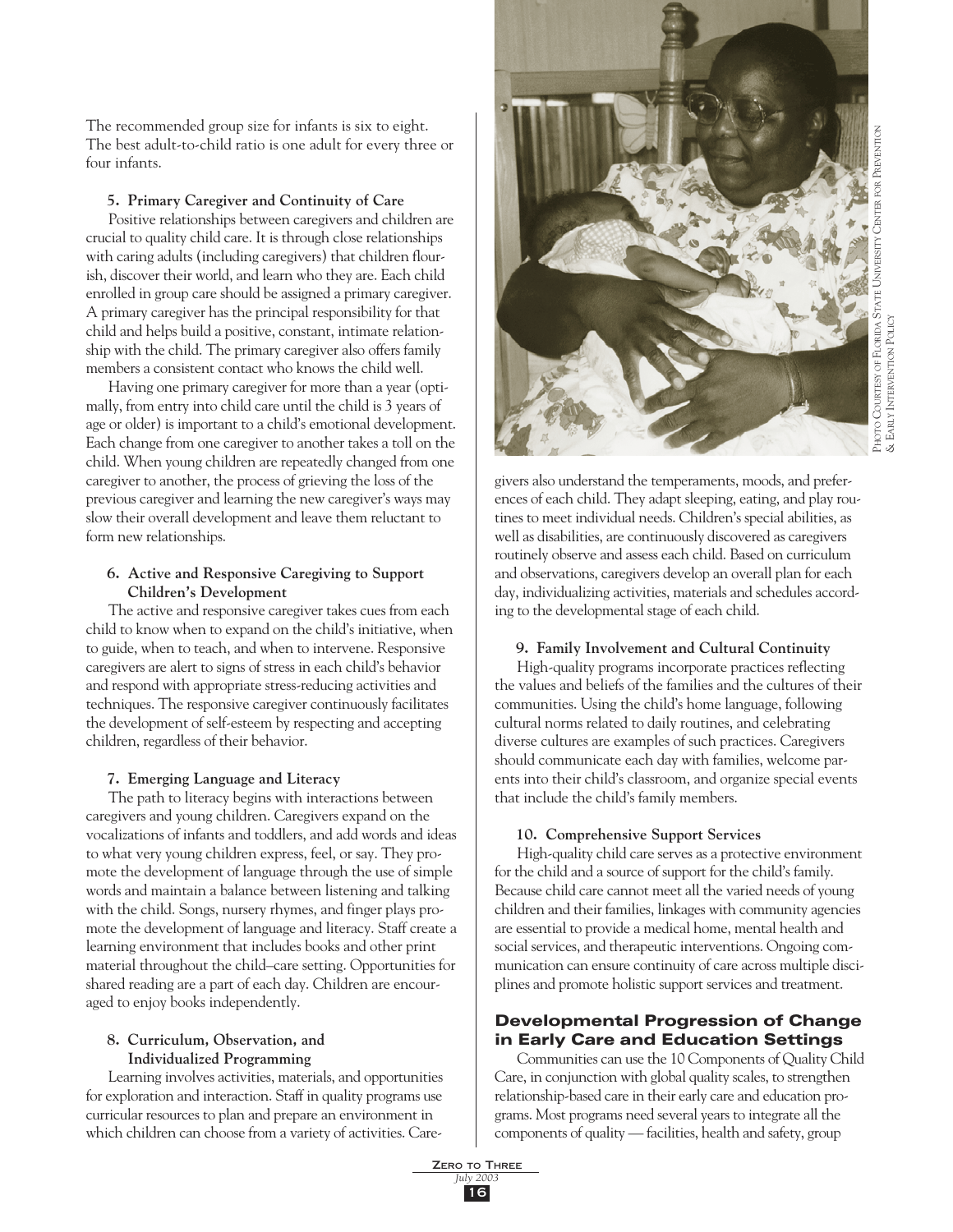size, well-trained staff, and relationship-based care. Changing a child–care program or a child–care system involves:

- articulating a common vision of quality,
- translating that vision into a detailed action plan,
- securing the skills and resources needed, and
- implementing the plan to achieve the desired change.

# **Articulating a Common Vision of Quality**

Front-line caregivers, center directors, and funders need to have a common vision of child care quality. The 10 Components of Quality are grounded in both research and practicality. When trainers and consultants present visual examples of the 10 components, all staff can picture what quality looks like in the classroom. Site visits to model programs help directors and caregivers see how continuity of care actually works or how caregivers infuse literacy into

daily routines. A common vision of quality helps build a common will for change.

### **Action Plan**

A common vision of quality must be translated into a detailed set of actions that will achieve the vision. The Environmental Rating

Scales (Harms et al., 1998, 2003), which rate quality of classroom furnishings, personal care routines, language, learning activities, program structure, and parent–staff needs, provide a baseline measure of the child care environment. In addition to this quantitative perspective, interviews with program administrators and key staff, guided by the 10 Components of Quality, provide a qualitative view of staff perspectives on the care at their center. Both types of information form the basis of a "quality improvement plan" with goals, actions, timelines, and assignments of responsibility. The success of the plan will depend upon the commitment and skills of the center director, the motivation of the direct caregivers, and the availability of training and technical assistance.

#### **Resources**

Abundant resources are available in the field to support the social–emotional development of young children. However, few programs are familiar with classic resources such as the Program for Infant-Toddler Caregivers' (West Ed., 1995) videotapes and trainings; the video, *10 Things Every Child Needs* (WTTW Chicago, 1997); or the publications, Web site, and training resources of ZERO TO THREE. To improve quality, child–care programs need to devote resources to the components that directly affect quality. In order for regular hand washing to occur, for example, sinks must be easily accessible. Age-appropriate environments require child-size equipment. Small groups require room partitions or additional space. Curricular activities require age-appropriate learning materials. Comprehensive support services require specialized staff. Many child–care administrators cite "lack of resources" as the explanation for poor facilities, large group size, developmentally inappropriate playgrounds, lack of child-size sinks and toilets and noncompliance with Americans with Disabilities Act requirements. But many other administrators are extraordinarily resourceful about getting civic groups, parents, or grants to help build playgrounds, or sponsor events, or volunteer services. Whether purchased or donated, resources are essential for creating and maintaining quality.

#### **Building Skills**

Achieving child–care quality requires the skills of center directors, caregivers, and support staff. The director's leadership skills are needed to identify barriers to quality, assess staff's need for skills, create a plan for achieving skills, and marshal necessary resources. Teachers' skills, as many research studies

> have found, represent a critical component of quality child care. Multidisciplinary support staff must have content knowledge in their field and skills in addressing the needs of young children and families.

Caregivers' Individual Professional Development Plans can be linked to the 10 Components of Quality. Individual and group train-

ing, hands-on modeling, and mentoring help staff learn and practice skills along a continuum of complexity. Concrete components of quality are easy for most staff to master — for example, "putting art at child level," arranging the classroom, and making sure there is a designated block area. Some skills — even routine ones such as hand washing — tend to require hands-on modeling and continuous reinforcement. Higherlevel skills, such as responsive caregiving, seem to require training, extensive mentoring, and ongoing encouragement within the context of relationships. Intensive, structured training, combined with on-site mentoring for caregivers and consultation for directors, can quicken the pace of skill building. "One-shot" trainings are rarely effective in building skills, but mentors can provide hands-on help to caregivers in applying and practicing concepts from training.

#### **The Developmental Process of Change**

Our experience in program development suggests the existence of a phenomenon that we call the "developmental process of change." Like developmental progression in children, qualitative changes in early care and education programs typically proceed in a predictable developmental sequence. Like children's development, improvement in child–care quality proceeds from the concrete to the more abstract, from the general to the specific. Changes in facilities and materials are more easily achieved than changes in behavior. In an early care and education setting, change seems to trickle down from the overall center environment, to the classroom, to the caregivers, until it touches the children.

Like developmental progression in children, qualitative changes in early care and education programs typically proceed in a predictable developmental sequence.

> ZERO TO THREE *July 2003* 17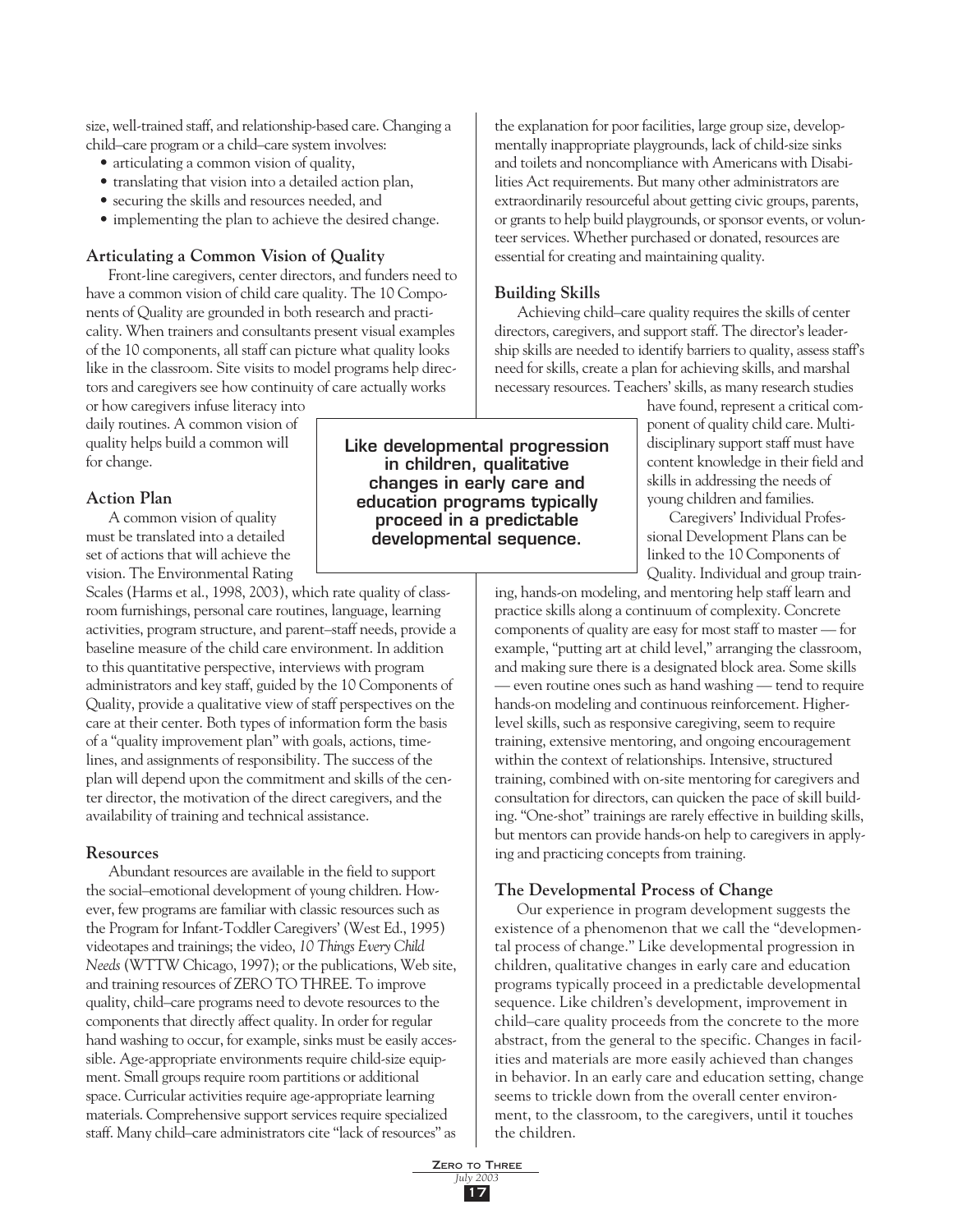- *Basic facilities layout, equipment, and materials.* Improving a child–care facility might include painting, replacing carpet or tile, and landscape or playground improvements. Kelling and Coles' (1996) "broken window" theory suggests that if one window on a block is broken and remains so, residents will become indifferent to more broken windows. Changes that staff and parents can see may inspire more qualitative changes. And a facility that is clean, freshly painted, and well taken care of increases pride in the workplace.
- *Health and safety, hand washing.* Caregivers easily understand the importance of health and safety issues. Training that is followed up by regular accountability checks can institutionalize changes in procedures like diaper changing, frequent hand washing (by both caregivers and children), cleaning toys, and dealing with ill children.
- *Group size and ratio.* Caregivers welcome decreases in group size or ratio or both. Although these are often economically challenging for programs, decreases in group size or ratio typically result in immediate positive changes in both staff and child behaviors. Caregivers are less stressed because they are responsible for fewer children. Young children in smaller groups have fewer other children with whom they are competing for their caregiver's attention and as a result tend to exhibit higher levels of play, appear calmer, and display fewer behavior problems. When an early care and education setting can make progress in facility improvement, more rigorous

attention to health and safety, and more nearly optimal group size and ratio, overall quality improves.

- *Well-trained staff.* When all of the above changes are implemented and the subsequent positive outcomes for both staff and children are evident, caregivers often acknowledge that the program is committed to quality. Staff are typically more enthusiastic about training opportunities and become proud of their accomplishments. As a result, caregivers learn more about the needs of infants and toddlers, and staff competence increases in areas like planning developmentally appropriate activities.
- *Relationship-based care.* Relationship-based care is typically much more challenging to implement than other aspects of quality. This change in attunement to the individual needs of the children necessitates change in behaviors. For example, "contraptions" are removed and caregivers are encouraged to get down on the floor interacting with children. Staff are more responsive to children's distress, quickly and appropriately responding to their needs and temperaments.
- *Quality.* A child care setting's process of change can be called successful when all 10 components of quality are integrated into the setting's practice — facilities, health and safety, group size, well-trained staff, and relationshipbased care. This process of change typically takes years to achieve, however. Small changes should be celebrated and reinforced.

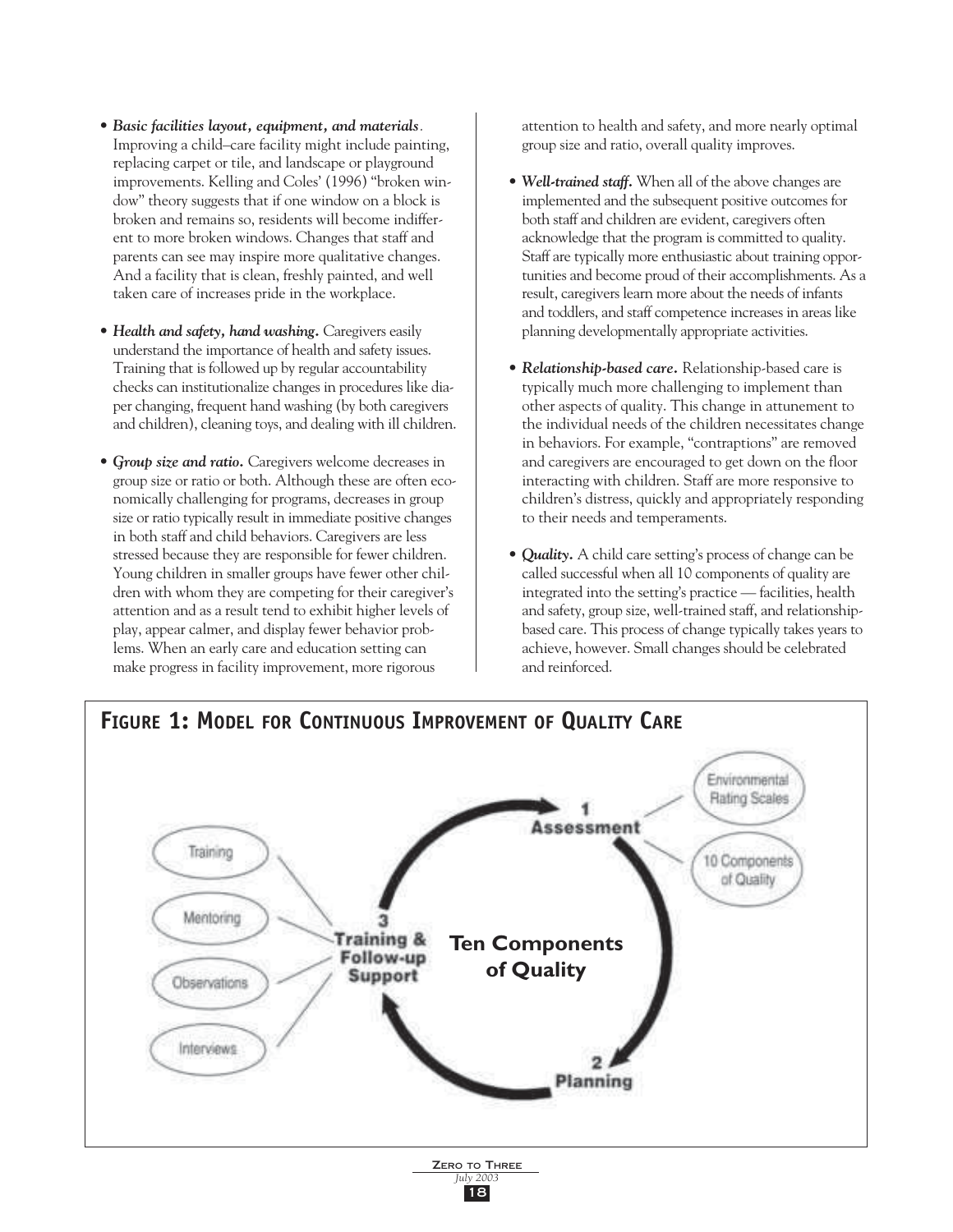# Measuring Quality Improvement in Child Care

If we accept the 10 Components of Quality as a description of child–care quality and also recognize that child– care settings move toward quality through a developmental progression, how should achievement of and adherence to quality be documented and monitored? We propose a 3-step model for continuous quality improvement, illustrated in Figure 1.

Step 1: Continuous improvement begins with the col-

lection of baseline information about the early care and education environment. The Environmental Rating Scales provide a valuable quantitative measure of classroom furnishings, personal care routines, language, learning activities, interaction, program structure, and parent– staff needs. Using the

Staff are typically more enthusiastic about training opportunities and become proud of their accomplishments. As a result, caregivers learn more about the needs of infants and toddlers, and staff competence increases in areas like planning developmentally appropriate activities.

10 Components of Quality as a framework for self-evaluation, evaluators ask program administrators and caregiving staff how, in their view, their center addresses each component. Step 1 identifies clearly the center's areas of strengths and needs for improvement.

- Step 2: The evaluators draft a report and discuss it with the director and mentor, coach, or technical assistance provider who will be working with center staff over time. With concurrence of the director, the mentor drafts the improvement plan for the center. The mentor and director also develop individual quality improvement plans for each classroom and their staff. The mentor meets weekly with staff to prioritize and pace improvements to ensure staff buy-in and reduce resistance to change. This enables the development of a "quality improvement plan" with goals, actions, timelines, and person(s) responsible.
- Step 3: Implementation of the quality improvement plan depends on a continuous cycle of assessment, planning, training, and support followed by reassessment, planning, training, and support. Activities might include training workshops, mentoring and professional support for directors and caregiving staff, observation and feedback, and attitude and perception interviews. Trainers remain focused on the common vision of quality and the use of a

continuous quality improvement model for change that will remain in place within programs over time. Trainers help staff use reflective practice so that they are likely to remain focused on improving quality long after the "project" is over.

# **Using the 10 Components of Quality to Build Quality Child Care: A Case Study**

The Picower Quality Childcare Initiative (a collaboration among the Picower Foundation, the Children's Ser-

> vices Council of Palm Beach County, and the United Way) provides an instructive case study of the use of a relationship-based definition of child care quality, as well as a quality improvement framework for evaluation. The goal of the Initiative was to improve the quality of six child care centers in two communities in Palm Beach County, Florida, with plans for countywide expansion. The Florida State University (FSU) Center for Prevention and

Early Intervention Policy was engaged originally to evaluate the Initiative. FSU expanded its role to help the Initiative use its resources to facilitate implementation of the 10 Components of Quality.

Establishing a common vision of quality was the Initiative's first task. Although everyone from the funder to the frontline caregivers aspired to "quality," stakeholders lacked a common definition. When Board and staff of the Initiative were presented with the 10 Components of Quality, the Components then became a framework for organizing change. The Initiative's resources made it possible for participating centers to:

- upgrade their facilities:
- establish comprehensive services teams to identify and refer children needing health, developmental, behavioral, and social supports; and
- undertake staff development and mentoring by masters-level early childhood experts (one for each participating center).

Improvements in these areas provided a foundation for achieving additional Components of Quality.

In the Initiative's first year, facility upgrades (critical for NAEYC accreditation) provided participating centers with computers, landscaping, playground equipment, teacher lounges, painting, carpeting and tile, and sinks. The second year of the Initiative focused on training. In one of the communities, almost 60% of the staff completed the 15-week High/Scope program; in the other community almost 80% completed the High/Scope or West Ed. training. Any staff member who completed training received a \$500 bonus.